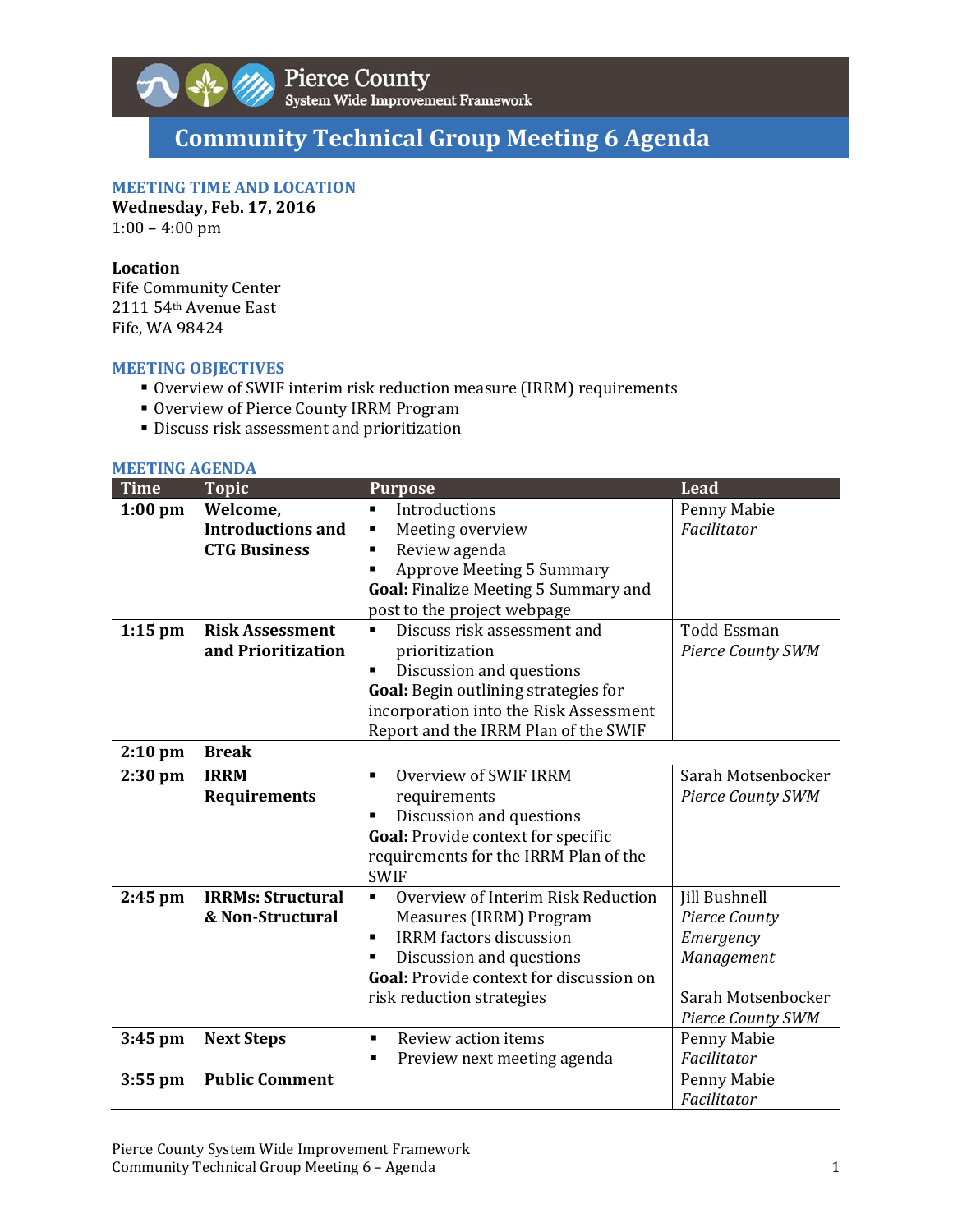#### **Time Topic Purpose Lead 4:00 pm Adjourn**

### **COMMUNITY TECHNICAL GROUP MEMBERS**

| <b>Chrissy Cooley</b><br><b>Russ Blount</b> | Agricultural Round Table<br>City of Fife        |
|---------------------------------------------|-------------------------------------------------|
| J.C. Hungerford                             | City of Orting (Parametrix)                     |
| <b>Steve Carstens</b>                       | City of Puyallup                                |
| Ryan Windish                                | City of Sumner                                  |
| Karen Walter                                | Muckleshoot Indian Tribe                        |
| <b>Martin Fox</b>                           | Muckleshoot Indian Tribe                        |
| David Molenaar                              | National Oceanic and Atmospheric Administration |
| George Walter                               | Nisqually Indian Tribe                          |
| Ryan Mello                                  | <b>Pierce Conservation District</b>             |
| <b>Hugh Taylor</b>                          | Pierce County Council's Office                  |
| Jill Bushnell                               | <b>Pierce County Emergency Management</b>       |
| Jessica Stone                               | Pierce County Parks and Recreation              |
| Kimberly Freeman                            | <b>Pierce County Parks and Recreation</b>       |
| Jeff Mann                                   | Pierce County Planning and Land Services        |
| <b>Bill Sullivan</b>                        | <b>Puyallup Tribe of Indians</b>                |
| Russ Ladley                                 | <b>Puyallup Tribe of Indians</b>                |
| Charles Ifft                                | US Army Corps of Engineers                      |
| <b>Shirley Burgdorf</b>                     | US Fish & Wildlife Service                      |
| Jeffree Stewart                             | <b>Washington Department of Ecology</b>         |
| Doug Wiedemeier                             | Washington Department of Fish and Wildlife      |

#### **COMMUNITY TECHNICAL GROUP GROUND RULES**

- $\blacksquare$  Treat one another with civility
- Respect each other's perspectives
- **EXECUTE:** Listen and participate actively
- Honor each other's time by being succinct and to the point
- Express yourself in terms of your needs and interests and the outcomes you wish to achieve
- **Silence electronic devices during meetings**

## **COMMUNITY TECHNICAL GROUP MEETING SCHEDULE**

| <b>February 24, 2016</b> | Meeting 7  |
|--------------------------|------------|
| March 16, 2016           | Meeting 8  |
| March 23, 2016           | Meeting 9  |
| April 20, 2016           | Meeting 10 |

*Additional meetings dates may be added, as needed.*